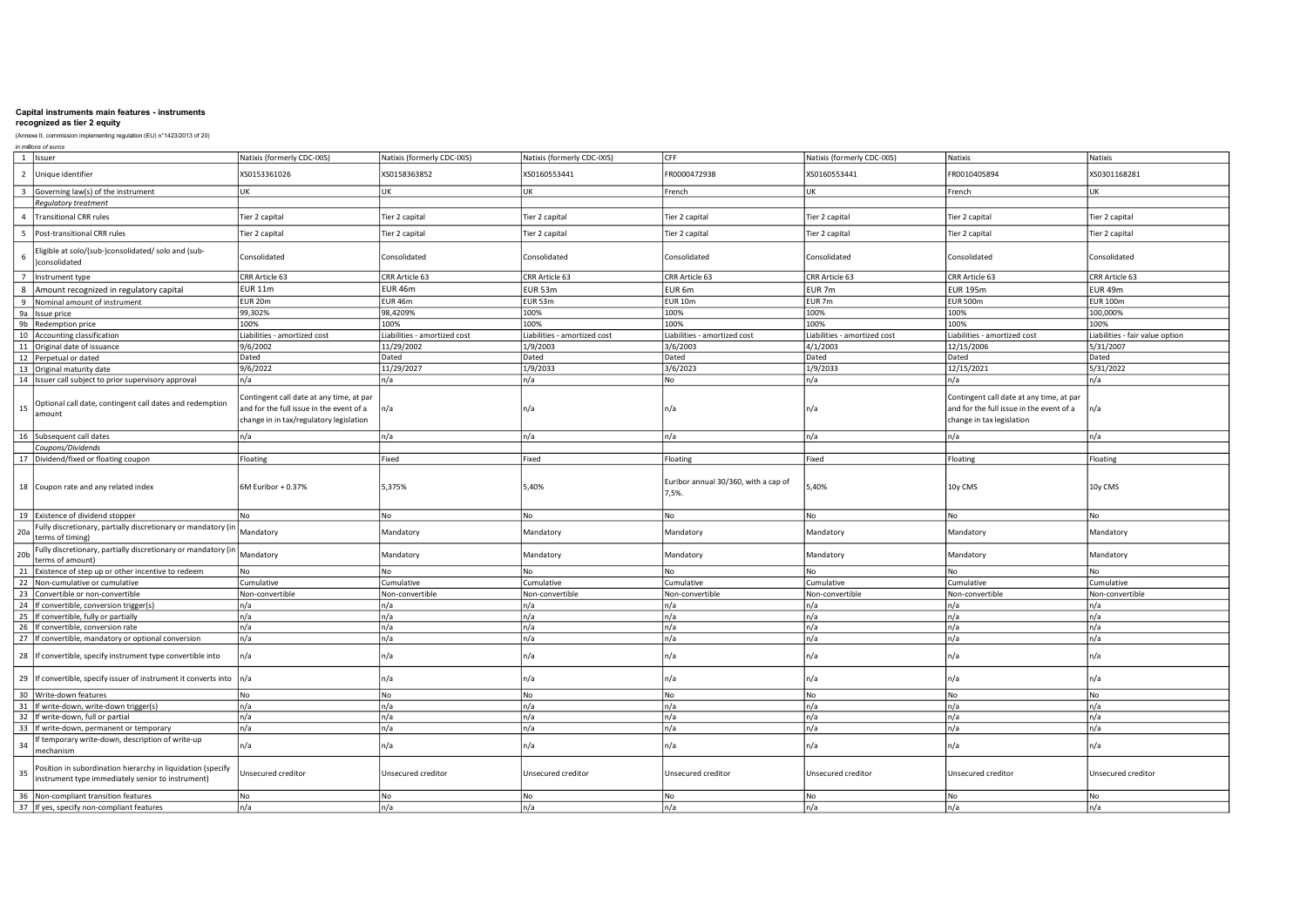# recognized as tier 2 equity

| (Annexe II, commission implementing regulation (EU) n°1423/2013 of 20)                                                |                                                                    |                                                                    |                                                                    |                                                                   |                                                                                                                                                |                                                                                      |                                                                                      |
|-----------------------------------------------------------------------------------------------------------------------|--------------------------------------------------------------------|--------------------------------------------------------------------|--------------------------------------------------------------------|-------------------------------------------------------------------|------------------------------------------------------------------------------------------------------------------------------------------------|--------------------------------------------------------------------------------------|--------------------------------------------------------------------------------------|
| in millions of euros<br>1 Issuer                                                                                      | <b>BPCE</b>                                                        | <b>BPCE</b>                                                        | <b>BPCE</b>                                                        | <b>BPCE</b>                                                       | <b>BPCE</b>                                                                                                                                    | <b>BPCE</b>                                                                          | <b>BPCE</b>                                                                          |
| $\overline{2}$<br>Unique identifier                                                                                   | FR0011538222                                                       | 144A: US05578QAA13 / Reg S:<br>US05578UAA25                        | 144A: US05578QAB95 / Reg S:<br>US05578UAB08                        | FR0011855287                                                      | FR0012018851                                                                                                                                   | 144A: US05578QAC78 / Reg S:<br>US05578UAC80                                          | FR0011952621                                                                         |
| $\overline{\mathbf{3}}$<br>Governing law(s) of the instrument                                                         | French                                                             | New York State                                                     | New York State                                                     | French                                                            | French                                                                                                                                         | New York State                                                                       | French                                                                               |
| Regulatory treatment                                                                                                  |                                                                    |                                                                    |                                                                    |                                                                   |                                                                                                                                                |                                                                                      |                                                                                      |
| <b>Transitional CRR rules</b><br>$\overline{4}$                                                                       | Fier 2 capital                                                     | Tier 2 capital                                                     | Tier 2 capital                                                     | Tier 2 capital                                                    | Tier 2 capital                                                                                                                                 | Tier 2 capital                                                                       | Tier 2 capital                                                                       |
| 5<br>Post-transitional CRR rules                                                                                      | ier 2 capital                                                      | Tier 2 capital                                                     | Tier 2 capital                                                     | Tier 2 capital                                                    | Tier 2 capital                                                                                                                                 | Tier 2 capital                                                                       | Tier 2 capital                                                                       |
| Eligible at solo/(sub-)consolidated/ solo and (sub-<br>6<br>consolidated                                              | Consolidated                                                       | Consolidated                                                       | Consolidated                                                       | Consolidated                                                      | Consolidated                                                                                                                                   | Consolidated                                                                         | Consolidated                                                                         |
| $\overline{7}$<br>Instrument type                                                                                     | CRR Article 63                                                     | CRR Article 63                                                     | CRR Article 63                                                     | CRR Article 63                                                    | CRR Article 63                                                                                                                                 | CRR Article 63                                                                       | CRR Article 63                                                                       |
| Amount recognized in regulatory capital<br>8                                                                          | EUR 0,710m                                                         | EUR 1,018m                                                         | <b>EUR 1,219m</b>                                                  | <b>EUR 885m</b>                                                   | EUR 1,000m                                                                                                                                     | <b>EUR 646m</b>                                                                      | <b>EUR 350m</b>                                                                      |
| 9<br>Nominal amount of instrument                                                                                     | EUR 1,000m                                                         | USD 1,500m                                                         | USD 1,500m                                                         | <b>GBP 750m</b>                                                   | EUR 1,000m                                                                                                                                     | <b>USD 800m</b>                                                                      | <b>EUR 350m</b>                                                                      |
| <b>9a</b><br>Issue price                                                                                              | 100,000%                                                           | 100%                                                               | 99,815%                                                            | 100%                                                              | 100%                                                                                                                                           | 99%                                                                                  | 100,520%                                                                             |
| 9b Redemption price                                                                                                   | ר/a                                                                | n/a                                                                | n/a                                                                | n/a                                                               | n/a                                                                                                                                            | n/a                                                                                  | n/a                                                                                  |
| 10 Accounting classification                                                                                          | iabilities - amortized cost                                        | Liabilities - amortized cost                                       | Liabilities - amortized cost                                       | Liabilities - amortized cost                                      | Liabilities - amortized cost                                                                                                                   | Liabilities - amortized cost                                                         | Liabilities - amortized cost                                                         |
| 11 Original date of issuance                                                                                          | 7/18/2013                                                          | 10/22/2013                                                         | 1/21/2014                                                          | 4/16/2014                                                         | 7/8/2014                                                                                                                                       | 7/11/2014                                                                            | 7/25/2014                                                                            |
| 12 Perpetual or dated                                                                                                 | Dated                                                              | Dated                                                              | Dated                                                              | Dated                                                             | Dated                                                                                                                                          | Dated                                                                                | Dated                                                                                |
| 13 Original maturity date                                                                                             | 7/18/2023                                                          | 10/22/2023                                                         | 7/21/2024                                                          | 4/16/2029                                                         | 7/8/2026                                                                                                                                       | 7/11/2024                                                                            | 6/25/2026                                                                            |
| 14 Issuer call subject to prior supervisory approval                                                                  | No                                                                 | <b>No</b>                                                          | l No                                                               | No                                                                | Yes                                                                                                                                            | N <sub>o</sub>                                                                       | No                                                                                   |
|                                                                                                                       |                                                                    |                                                                    |                                                                    |                                                                   |                                                                                                                                                |                                                                                      |                                                                                      |
| Optional call date, contingent call dates and redemption<br>15<br>amount                                              | n/a                                                                | n/a                                                                | n/a                                                                | n/a                                                               | 7/8/2021 at par                                                                                                                                | n/a                                                                                  | n/a                                                                                  |
| 16 Subsequent call dates                                                                                              | n/a                                                                | n/a                                                                | n/a                                                                | n/a                                                               | n/a                                                                                                                                            | n/a                                                                                  | n/a                                                                                  |
| Coupons/Dividends                                                                                                     |                                                                    |                                                                    |                                                                    |                                                                   |                                                                                                                                                |                                                                                      |                                                                                      |
| 17 Dividend/fixed or floating coupon                                                                                  | Fixed                                                              | Fixed                                                              | Fixed                                                              | Fixed                                                             | Fixed                                                                                                                                          | Fixed                                                                                | Fixed                                                                                |
| 18 Coupon rate and any related index                                                                                  | 4,625%                                                             | 5,70%                                                              | 5,15%                                                              | 5,15%                                                             | 2.75% until 7/8/2021, then fixed rate<br>determined at the call date by the sum<br>of the 5-year mid-swap EUR + 1.83% if<br>call not exercised | ,625%                                                                                | 3,85%                                                                                |
| 19 Existence of dividend stopper                                                                                      | No                                                                 | No                                                                 | No                                                                 | No                                                                | No                                                                                                                                             | No                                                                                   | No                                                                                   |
| Fully discretionary, partially discretionary or mandatory<br>20a<br>erms of timing)                                   | Mandatory                                                          | Mandatory                                                          | Mandatory                                                          | Mandatory                                                         | Mandatory                                                                                                                                      | Mandatory                                                                            | Mandatory                                                                            |
| Fully discretionary, partially discretionary or mandatory<br>20 <sub>b</sub><br>erms of amount)                       | Mandatory                                                          | Mandatory                                                          | Mandatory                                                          | Mandatory                                                         | Mandatory                                                                                                                                      | Mandatory                                                                            | Mandatory                                                                            |
| Existence of step up or other incentive to redeem<br>21                                                               | No                                                                 | <b>No</b>                                                          | No.                                                                | No                                                                | No                                                                                                                                             | N <sub>o</sub>                                                                       | No                                                                                   |
| 22<br>Non-cumulative or cumulative                                                                                    | Cumulative                                                         | Cumulative                                                         | Cumulative                                                         | Cumulative                                                        | Cumulative                                                                                                                                     | Cumulative                                                                           | Cumulative                                                                           |
| 23<br>Convertible or non-convertible                                                                                  | Non-convertible                                                    | Non-convertible                                                    | Non-convertible                                                    | Non-convertible                                                   | Non-convertible                                                                                                                                | Non-convertible                                                                      | Non-convertible                                                                      |
| 24<br>If convertible, conversion trigger(s)                                                                           | n/a                                                                | n/a                                                                | n/a                                                                | n/a                                                               | n/a                                                                                                                                            | n/a                                                                                  | n/a                                                                                  |
| 25<br>If convertible, fully or partially                                                                              | n/a                                                                | n/a                                                                | n/a                                                                | n/a                                                               | n/a                                                                                                                                            | n/a                                                                                  | n/a                                                                                  |
| 26<br>If convertible, conversion rate                                                                                 | n/a                                                                | n/a                                                                | n/a                                                                | n/a                                                               | n/a                                                                                                                                            | n/a                                                                                  | n/a                                                                                  |
| 27 If convertible, mandatory or optional conversion                                                                   | n/a                                                                | n/a                                                                | n/a                                                                | n/a                                                               | n/a                                                                                                                                            | n/a                                                                                  | n/a                                                                                  |
| 28 If convertible, specify instrument type convertible into                                                           | n/a                                                                | n/a                                                                | n/a                                                                | n/a                                                               | n/a                                                                                                                                            | n/a                                                                                  | n/a                                                                                  |
| 29 If convertible, specify issuer of instrument it converts into                                                      | n/a                                                                | n/a                                                                | n/a                                                                | n/a                                                               | n/a                                                                                                                                            | n/a                                                                                  | n/a                                                                                  |
| 30 Write-down features                                                                                                | No                                                                 | No                                                                 | No                                                                 | No                                                                | No                                                                                                                                             | No                                                                                   | No                                                                                   |
| 31 If write-down, write-down trigger(s)                                                                               | n/a                                                                | n/a                                                                | n/a                                                                | n/a                                                               | n/a                                                                                                                                            | n/a                                                                                  | n/a                                                                                  |
| 32 If write-down, full or partial                                                                                     | n/a                                                                | n/a                                                                | n/a                                                                | n/a                                                               | n/a                                                                                                                                            | n/a                                                                                  | n/a                                                                                  |
| 33 If write-down, permanent or temporary                                                                              | n/a                                                                | n/a                                                                | n/a                                                                | n/a                                                               | n/a                                                                                                                                            | n/a                                                                                  | n/a                                                                                  |
| f temporary write-down, description of write-up<br>34<br>nechanism                                                    | n/a                                                                | n/a                                                                | n/a                                                                | n/a                                                               | n/a                                                                                                                                            | n/a                                                                                  | n/a                                                                                  |
| Position in subordination hierarchy in liquidation (specify<br>35<br>nstrument type immediately senior to instrument) | Instrument principal subordinated to<br>unsubordinated instruments | Instrument principal subordinated to<br>unsubordinated instruments | Instrument principal subordinated to<br>unsubordinated instruments | nstrument principal subordinated to<br>unsubordinated instruments | Instrument (principal and interest)<br>subordinated to unsubordinated<br>instruments                                                           | Instrument (principal and interest)<br>subordinated to unsubordinated<br>instruments | Instrument (principal and interest)<br>subordinated to unsubordinated<br>instruments |
| 36 Non-compliant transition features                                                                                  | No                                                                 | <b>No</b>                                                          | l No                                                               | No                                                                | No.                                                                                                                                            | N <sub>0</sub>                                                                       | No                                                                                   |
| 37 If yes, specify non-compliant features                                                                             | n/a                                                                | n/a                                                                | n/a                                                                | n/a                                                               | n/a                                                                                                                                            | n/a                                                                                  | n/a                                                                                  |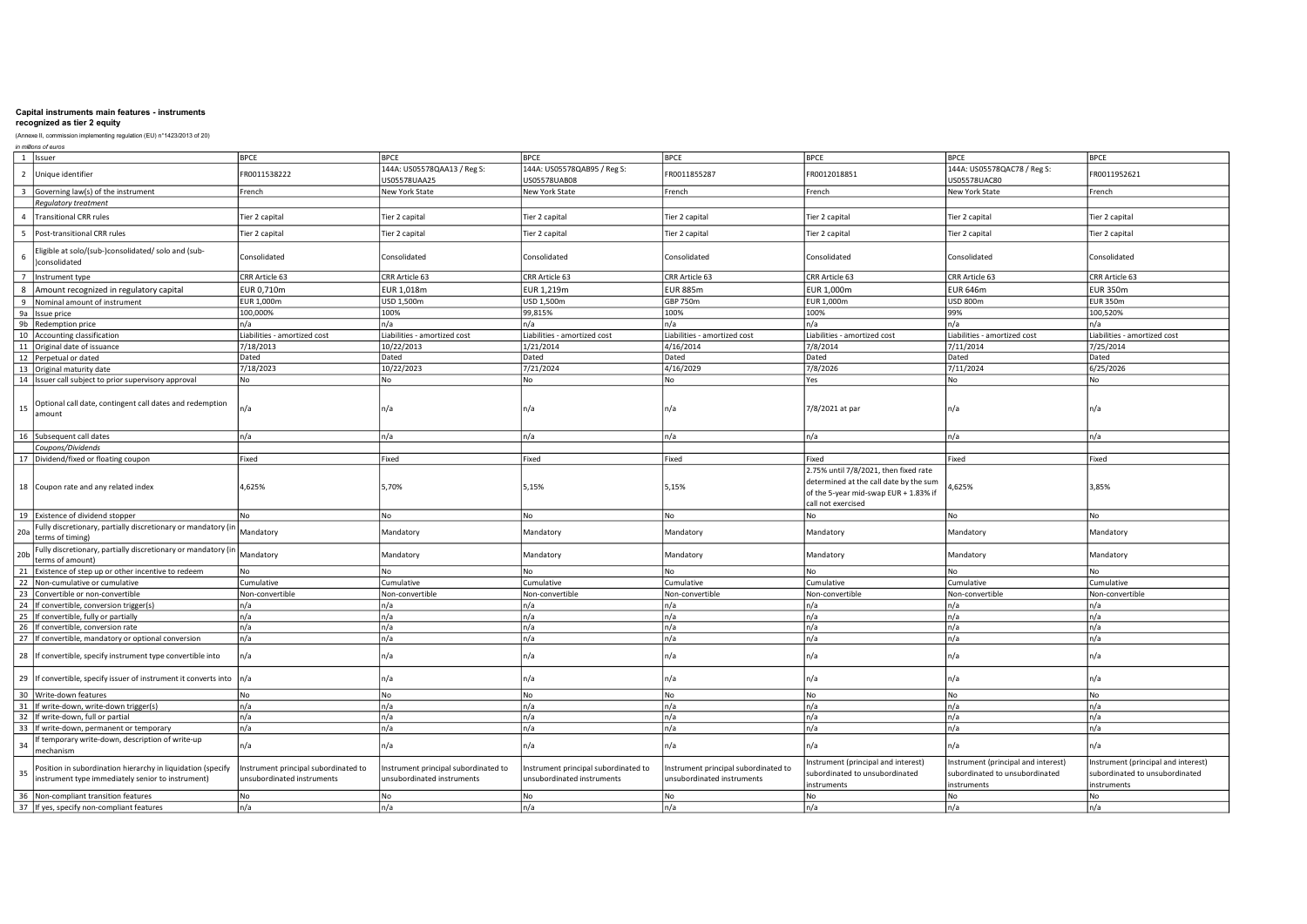# recognized as tier 2 equity

| in millions of euros                                                                                                  |                                                                                     |                                                                                      |                                                                                      |                                                                                      |                                                                                      |                              |                                              |
|-----------------------------------------------------------------------------------------------------------------------|-------------------------------------------------------------------------------------|--------------------------------------------------------------------------------------|--------------------------------------------------------------------------------------|--------------------------------------------------------------------------------------|--------------------------------------------------------------------------------------|------------------------------|----------------------------------------------|
| 1 Issuer                                                                                                              | <b>BPCE</b>                                                                         | <b>BPCE</b>                                                                          | <b>BPCE</b>                                                                          | <b>BPCE</b>                                                                          | <b>BPCE</b>                                                                          | <b>BPCE</b>                  | <b>BPCE</b>                                  |
| $\overline{2}$<br>Unique identifier                                                                                   | FR0011952647                                                                        | 144A: US05578QAD51 / Reg S:<br>US05578UAD63                                          | FR0012174597                                                                         | JP525021AF10                                                                         | IP525021CF18                                                                         | FR0012401636                 | FR0012401669                                 |
| Governing law(s) of the instrument<br>$\overline{3}$                                                                  | French                                                                              | New York State                                                                       | French                                                                               | Japanese                                                                             | Japanese                                                                             | French                       | French                                       |
| Regulatory treatment                                                                                                  |                                                                                     |                                                                                      |                                                                                      |                                                                                      |                                                                                      |                              |                                              |
| $\Delta$<br><b>Transitional CRR rules</b>                                                                             | Tier 2 capital                                                                      | Tier 2 capital                                                                       | Tier 2 capital                                                                       | Tier 2 capital                                                                       | Tier 2 capital                                                                       | Tier 2 capital               | Tier 2 capital                               |
| 5<br>Post-transitional CRR rules                                                                                      | Tier 2 capital                                                                      | Tier 2 capital                                                                       | Tier 2 capital                                                                       | Tier 2 capital                                                                       | Tier 2 capital                                                                       | Tier 2 capital               | Tier 2 capital                               |
| Eligible at solo/(sub-)consolidated/ solo and (sub-<br>consolidated                                                   | Consolidated                                                                        | Consolidated                                                                         | Consolidated                                                                         | Consolidated                                                                         | Consolidated                                                                         | Consolidated                 | Consolidated                                 |
| $\overline{7}$<br>Instrument type                                                                                     | CRR Article 63                                                                      | CRR Article 63                                                                       | CRR Article 63                                                                       | CRR Article 63                                                                       | CRR Article 63                                                                       | CRR Article 63               | CRR Article 63                               |
| 8<br>Amount recognized in regulatory capital                                                                          | <b>EUR 525m</b>                                                                     | EUR 1,114m                                                                           | <b>EUR 390m</b>                                                                      | <b>EUR 223m</b>                                                                      | <b>EUR 108m</b>                                                                      | <b>EUR 238m</b>              | <b>EUR 370m</b>                              |
| Nominal amount of instrument<br>9                                                                                     | <b>EUR 525m</b>                                                                     | USD 1,250m                                                                           | <b>EUR 410m</b>                                                                      | JPY 27,200m                                                                          | JPY 13,200m                                                                          | <b>EUR 240m</b>              | <b>EUR 371m</b>                              |
| <b>9a</b><br>Issue price                                                                                              | 100%                                                                                | 98,577%                                                                              | 99,563%                                                                              | 100,000%                                                                             | 100,000%                                                                             | 100,354%                     | 100%                                         |
| 9 <sub>b</sub><br>Redemption price                                                                                    | ٦/a                                                                                 | n/a                                                                                  | n/a                                                                                  | 100%                                                                                 | 100%                                                                                 | 100%                         | 100% + prime                                 |
| Accounting classification<br>10                                                                                       | Liabilities - amortized cost                                                        | Liabilities - amortized cost                                                         | Liabilities - amortized cost                                                         | Liabilities - amortized cost                                                         | Liabilities - amortized cost                                                         | Liabilities - amortized cost | Liabilities - amortized cost                 |
| 11 Original date of issuance                                                                                          | 7/25/2014                                                                           | 9/15/2014                                                                            | 9/30/2014                                                                            | 1/30/2015                                                                            | 1/30/2015                                                                            | 2/17/2015                    | 2/17/2015                                    |
| 12 Perpetual or dated                                                                                                 | Dated                                                                               | Dated                                                                                | Dated                                                                                | Dated                                                                                | Dated                                                                                | Dated                        | Dated                                        |
| 13 Original maturity date                                                                                             | 6/25/2026                                                                           | 3/15/2025                                                                            | 9/30/2024                                                                            | 1/30/2025                                                                            | 1/30/2025                                                                            | 2/17/2027                    | 2/17/2027                                    |
| 14 Issuer call subject to prior supervisory approval                                                                  | No                                                                                  | No                                                                                   | No                                                                                   | No                                                                                   | No                                                                                   | No                           | No                                           |
| Optional call date, contingent call dates and redemption<br>15<br>amount                                              | ה/ו                                                                                 | n/a                                                                                  | n/a                                                                                  | n/a                                                                                  | n/a                                                                                  | n/a                          | n/a                                          |
| 16 Subsequent call dates                                                                                              | n/a                                                                                 | n/a                                                                                  | n/a                                                                                  | n/a                                                                                  | n/a                                                                                  | n/a                          | n/a                                          |
| Coupons/Dividends                                                                                                     |                                                                                     |                                                                                      |                                                                                      |                                                                                      |                                                                                      |                              |                                              |
| 17 Dividend/fixed or floating coupon                                                                                  | Zero coupon                                                                         | Fixed                                                                                | Fixed                                                                                | Fixed                                                                                | Floating                                                                             | Fixed                        | Zero coupon                                  |
| 18 Coupon rate and any related index                                                                                  | Zero coupon, with redemption at<br>156.8595%                                        | 4,50%                                                                                | 2,88%                                                                                | 2.047%                                                                               | JPY 3M Libor (ICE Benchmark<br>Administration Limited) + 1.61%                       | 3,10%                        | Zero coupon, with redemption at<br>144.2461% |
| Existence of dividend stopper<br>19                                                                                   | No                                                                                  | No                                                                                   | No                                                                                   | No                                                                                   | No                                                                                   | No                           | No                                           |
| ully discretionary, partially discretionary or mandatory (<br>20a<br>terms of timing)                                 | Mandatory                                                                           | Mandatory                                                                            | Mandatory                                                                            | Mandatory                                                                            | Mandatory                                                                            | Mandatory                    | Mandatory                                    |
| Fully discretionary, partially discretionary or mandatory (in<br>20 <sub>b</sub><br>terms of amount)                  | Mandatory                                                                           | Mandatory                                                                            | Mandatory                                                                            | Mandatory                                                                            | Mandatory                                                                            | Mandatory                    | Mandatory                                    |
| 21<br>Existence of step up or other incentive to redeem                                                               | No                                                                                  | No                                                                                   | No                                                                                   | No                                                                                   | No                                                                                   | No                           | No                                           |
| 22 Non-cumulative or cumulative                                                                                       | Cumulative                                                                          | Cumulative                                                                           | Cumulative                                                                           | Cumulative                                                                           | Cumulative                                                                           | Cumulative                   | Cumulative                                   |
| 23<br>Convertible or non-convertible                                                                                  | Non-convertible                                                                     | Non-convertible                                                                      | Non-convertible                                                                      | Non-convertible                                                                      | Non-convertible                                                                      | Non-convertible              | Non-convertible                              |
| 24 If convertible, conversion trigger(s)                                                                              | n/a                                                                                 | n/a                                                                                  | n/a                                                                                  | n/a                                                                                  | n/a                                                                                  | n/a                          | n/a                                          |
| 25 If convertible, fully or partially                                                                                 | n/a                                                                                 | n/a                                                                                  | n/a                                                                                  | n/a                                                                                  | n/a                                                                                  | n/a                          | n/a                                          |
| 26 If convertible, conversion rate                                                                                    | n/a                                                                                 | n/a                                                                                  | n/a                                                                                  | n/a                                                                                  | n/a                                                                                  | n/a                          | n/a                                          |
| 27 If convertible, mandatory or optional conversion                                                                   | n/a                                                                                 | n/a                                                                                  | n/a                                                                                  | n/a                                                                                  | n/a                                                                                  | n/a                          | n/a                                          |
| 28 If convertible, specify instrument type convertible into                                                           | n/a                                                                                 | n/a                                                                                  | n/a                                                                                  | n/a                                                                                  | n/a                                                                                  | n/a                          | n/a                                          |
| 29 If convertible, specify issuer of instrument it converts into n/a                                                  |                                                                                     | n/a                                                                                  | n/a                                                                                  | n/a                                                                                  | n/a                                                                                  | n/a                          | n/a                                          |
| 30 Write-down features                                                                                                | No                                                                                  | No                                                                                   | No                                                                                   | l No                                                                                 | No                                                                                   | No                           | l No                                         |
| 31   If write-down, write-down trigger(s)                                                                             | n/a                                                                                 | n/a                                                                                  | n/a                                                                                  | n/a                                                                                  | n/a                                                                                  | n/a                          | n/a                                          |
| 32 If write-down, full or partial                                                                                     | n/a                                                                                 | n/a                                                                                  | n/a                                                                                  | n/a                                                                                  | n/a                                                                                  | n/a                          | n/a                                          |
| 33 If write-down, permanent or temporary                                                                              | n/a                                                                                 | n/a                                                                                  | n/a                                                                                  | n/a                                                                                  | n/a                                                                                  | n/a                          | n/a                                          |
| f temporary write-down, description of write-up<br>34<br>nechanism                                                    | n/a                                                                                 | n/a                                                                                  | n/a                                                                                  | n/a                                                                                  | n/a                                                                                  | n/a                          | n/a                                          |
| Position in subordination hierarchy in liquidation (specify<br>35<br>nstrument type immediately senior to instrument) | Instrument (principal and interest)<br>ubordinated to unsubordinated<br>instruments | Instrument (principal and interest)<br>subordinated to unsubordinated<br>instruments | Instrument (principal and interest)<br>subordinated to unsubordinated<br>instruments | Instrument (principal and interest)<br>subordinated to unsubordinated<br>instruments | Instrument (principal and interest)<br>subordinated to unsubordinated<br>instruments | Unsecured creditor           | Unsecured creditor                           |
| 36 Non-compliant transition features                                                                                  | No                                                                                  | <b>No</b>                                                                            | No                                                                                   | No                                                                                   | <b>No</b>                                                                            | No                           | N <sub>0</sub>                               |
| 37 If yes, specify non-compliant features                                                                             | n/a                                                                                 | n/a                                                                                  | n/a                                                                                  | n/a                                                                                  | n/a                                                                                  | n/a                          | n/a                                          |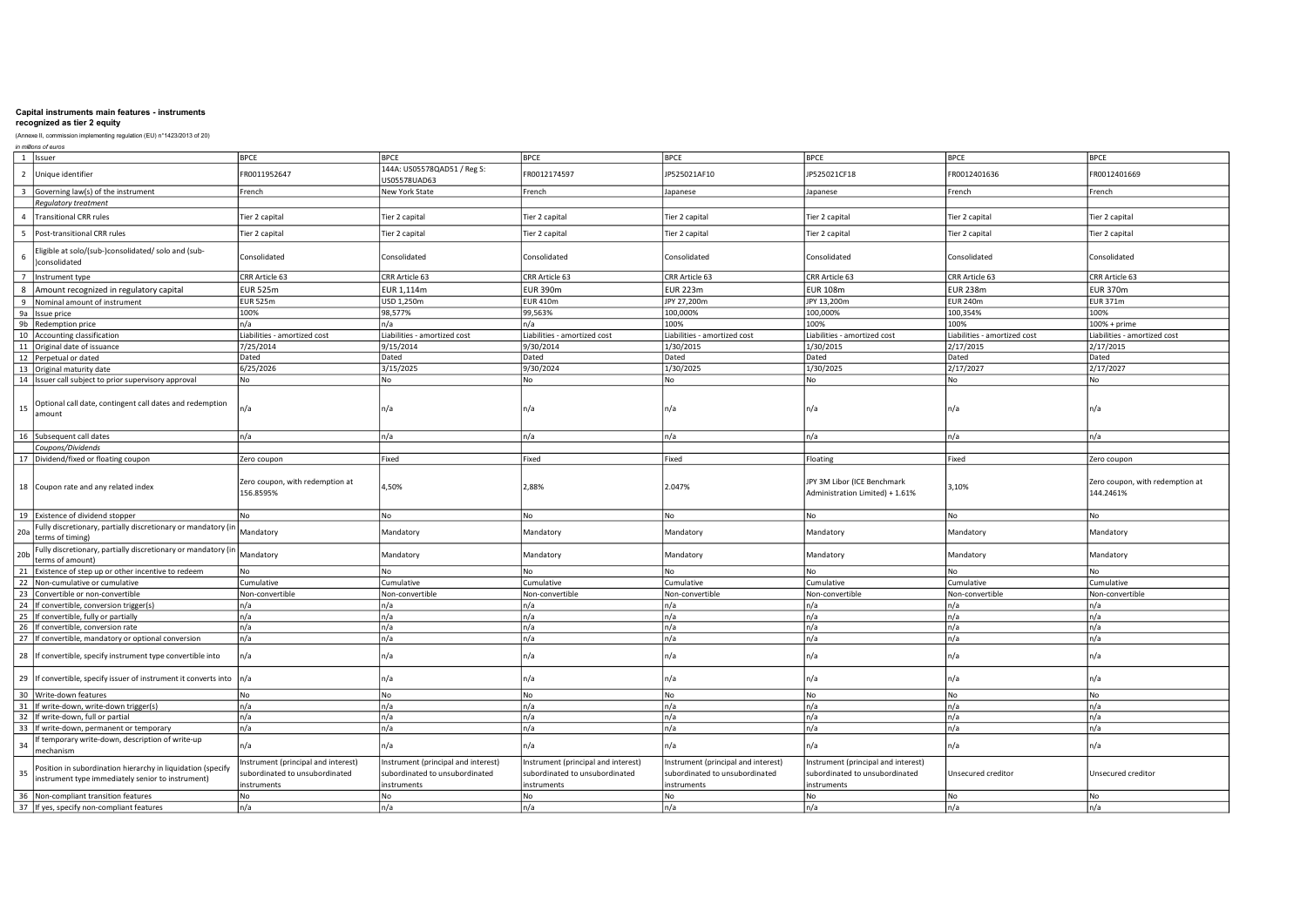# recognized as tier 2 equity

|                         | in millions of euros                                                                                             |                              |                                                                                                               |                              |                              |                              |                                                                                       |                              |
|-------------------------|------------------------------------------------------------------------------------------------------------------|------------------------------|---------------------------------------------------------------------------------------------------------------|------------------------------|------------------------------|------------------------------|---------------------------------------------------------------------------------------|------------------------------|
|                         | 1 Issuer                                                                                                         | <b>BPCE</b>                  | <b>BPCE</b>                                                                                                   | <b>BPCE</b>                  | <b>BPCE</b>                  | <b>BPCE</b>                  | <b>BPCE</b>                                                                           | <b>BPCE</b>                  |
|                         | 2 Unique identifier                                                                                              | FR0012633345                 | R0012637379                                                                                                   | FR0012674935                 | FR0012698108                 | FR0012758159                 | FR0012799187                                                                          | FR0012971059                 |
| $\overline{\mathbf{3}}$ | Governing law(s) of the instrument                                                                               | French                       | French                                                                                                        | French                       | French                       | French                       | French                                                                                | French                       |
|                         | Regulatory treatment                                                                                             |                              |                                                                                                               |                              |                              |                              |                                                                                       |                              |
|                         | 4 Transitional CRR rules                                                                                         | Tier 2 capital               | Tier 2 capital                                                                                                | Tier 2 capital               | Tier 2 capital               | Tier 2 capital               | Tier 2 capital                                                                        | Tier 2 capital               |
| 5                       | Post-transitional CRR rules                                                                                      | Tier 2 capital               | Tier 2 capital                                                                                                | Tier 2 capital               | Tier 2 capital               | Tier 2 capital               | Tier 2 capital                                                                        | Tier 2 capital               |
| 6                       | Eligible at solo/(sub-)consolidated/ solo and (sub-<br>)consolidated                                             | Consolidated                 | Consolidated                                                                                                  | Consolidated                 | Consolidated                 | Consolidated                 | Consolidated                                                                          | Consolidated                 |
|                         | 7 Instrument type                                                                                                | CRR Article 63               | CRR Article 63                                                                                                | CRR Article 63               | CRR Article 63               | CRR Article 63               | CRR Article 63                                                                        | CRR Article 63               |
|                         | 8 Amount recognized in regulatory capital                                                                        | <b>EUR 375m</b>              | <b>EUR 96m</b>                                                                                                | <b>EUR 240m</b>              | <b>EUR 116m</b>              | <b>EUR 116m</b>              | <b>EUR 97m</b>                                                                        | EUR 46m                      |
|                         | 9 Nominal amount of instrument                                                                                   | <b>EUR 375m</b>              | <b>CNY 750m</b>                                                                                               | <b>USD 270m</b>              | USD 130m                     | <b>USD 130m</b>              | <b>SGD 150m</b>                                                                       | CHF 50m                      |
|                         | 9a Issue price                                                                                                   | 99,270%                      | 99,998%                                                                                                       | 98%                          | 98,081% and 97,767%          | 100%                         | 100,000%                                                                              | 100%                         |
|                         | 9b Redemption price                                                                                              | 100%                         | 100%                                                                                                          | 100%                         | 100%                         | 100%                         | 100%                                                                                  | 100%                         |
|                         | 10 Accounting classification                                                                                     | Liabilities - amortized cost | iabilities - amortized cost                                                                                   | Liabilities - amortized cost | Liabilities - amortized cost | Liabilities - amortized cost | Liabilities - amortized cost                                                          | Liabilities - amortized cost |
|                         | 11 Original date of issuance                                                                                     | 3/24/2015                    | 3/26/2015                                                                                                     | 4/17/2015                    | 4/29/2015                    | 6/01/2015                    | 6/17/2015                                                                             | 9/29/2015                    |
|                         | 12 Perpetual or dated                                                                                            | Dated                        | Dated                                                                                                         | Dated                        | Dated                        | Dated                        | Dated                                                                                 | Dated                        |
|                         | 13 Original maturity date                                                                                        | 3/12/2025                    | 3/26/2025                                                                                                     | 4/17/2035                    | 4/17/2035                    | 6/01/2045                    | 12/17/2025                                                                            | 9/29/2025                    |
|                         | 14 Issuer call subject to prior supervisory approval                                                             | No                           | Yes                                                                                                           | No                           | No                           | No                           | Yes                                                                                   | No                           |
|                         |                                                                                                                  |                              |                                                                                                               |                              |                              |                              |                                                                                       |                              |
| 15                      | Optional call date, contingent call dates and redemption<br>amount                                               | n/a                          | 3/26/2020 at par                                                                                              | n/a                          | n/a                          | n/a                          | 12/17/2020 at par                                                                     | n/a                          |
|                         | 16 Subsequent call dates                                                                                         | n/a                          | No                                                                                                            | n/a                          | In/a                         | n/a                          | No                                                                                    | n/a                          |
|                         | Coupons/Dividends                                                                                                |                              |                                                                                                               |                              |                              |                              |                                                                                       |                              |
|                         | 17 Dividend/fixed or floating coupon                                                                             | Fixed                        | Fixed then floating                                                                                           | Fixed                        | Fixed                        | Fixed                        | Fixed then floating                                                                   | Fixed                        |
|                         |                                                                                                                  |                              |                                                                                                               |                              |                              |                              | 4.45% per year until December 17, 2020                                                |                              |
|                         | 18 Coupon rate and any related index                                                                             | 2,25%                        | 5.75% per year until March 20, 2020<br>(exclusive) From March 26, 2020, CNH 1- 4,625%<br>rear Hibor + 1.2466% |                              | 4.625%                       | 5,350%                       | (exclusive) From December 17, 2020,<br>SGD 5-year Swap Offer Rate + 2.16% per<br>year | 1,934%                       |
|                         | 19 Existence of dividend stopper                                                                                 | No                           | No                                                                                                            | No                           | No                           | No                           | No                                                                                    | No                           |
| 20a                     | Fully discretionary, partially discretionary or mandatory (in<br>terms of timing)                                | Mandatory                    | Mandatory                                                                                                     | Mandatory                    | Mandatory                    | Mandatory                    | Mandatory                                                                             | Mandatory                    |
| 20 <sub>b</sub>         | Fully discretionary, partially discretionary or mandatory (in<br>terms of amount)                                | Mandatory                    | Mandatory                                                                                                     | Mandatory                    | Mandatory                    | Mandatory                    | Mandatory                                                                             | Mandatory                    |
|                         | 21 Existence of step up or other incentive to redeem                                                             | No                           | No                                                                                                            | No                           | No                           | No                           | No                                                                                    | No                           |
|                         | 22 Non-cumulative or cumulative                                                                                  | Cumulative                   | Cumulative                                                                                                    | Cumulative                   | Cumulative                   | Cumulative                   | Cumulative                                                                            | Cumulative                   |
|                         | 23 Convertible or non-convertible                                                                                | Non-convertible              | Non-convertible                                                                                               | Non-convertible              | Non-convertible              | Non-convertible              | Non-convertible                                                                       | Non-convertible              |
|                         | 24 If convertible, conversion trigger(s)                                                                         | n/a                          | n/a                                                                                                           | n/a                          | n/a                          | n/a                          | n/a                                                                                   | n/a                          |
|                         | 25 If convertible, fully or partially                                                                            | n/a                          | n/a                                                                                                           | n/a                          | n/a                          | n/a                          | n/a                                                                                   | n/a                          |
|                         | 26 If convertible, conversion rate                                                                               | n/a                          | n/a                                                                                                           | n/a                          | n/a                          | n/a                          | n/a                                                                                   | n/a                          |
|                         | 27 If convertible, mandatory or optional conversion                                                              | n/a                          | n/a                                                                                                           | n/a                          | n/a                          | n/a                          | n/a                                                                                   | n/a                          |
|                         | 28 If convertible, specify instrument type convertible into                                                      | n/a                          | n/a                                                                                                           | n/a                          | n/a                          | n/a                          | n/a                                                                                   | n/a                          |
|                         | 29 If convertible, specify issuer of instrument it converts into                                                 | n/a                          | n/a                                                                                                           | n/a                          | n/a                          | n/a                          | n/a                                                                                   | n/a                          |
|                         | 30 Write-down features                                                                                           | No                           | <b>No</b>                                                                                                     | No                           | l No                         | l No                         | No                                                                                    | No                           |
|                         | 31 If write-down, write-down trigger(s)                                                                          | n/a                          | n/a                                                                                                           | n/a                          | n/a                          | n/a                          | n/a                                                                                   | n/a                          |
|                         | 32 If write-down, full or partial                                                                                | n/a                          | n/a                                                                                                           | n/a                          | n/a                          | n/a                          | n/a                                                                                   | n/a                          |
|                         | 33 If write-down, permanent or temporary                                                                         | n/a                          | n/a                                                                                                           | n/a                          | n/a                          | n/a                          | n/a                                                                                   | n/a                          |
| 34                      | If temporary write-down, description of write-up<br>mechanism                                                    | n/a                          | n/a                                                                                                           | n/a                          | n/a                          | n/a                          | n/a                                                                                   | n/a                          |
| 35                      | Position in subordination hierarchy in liquidation (specify<br>instrument type immediately senior to instrument) | Senior debt                  | Senior debt                                                                                                   | Senior debt                  | Senior debt                  | Senior debt                  | Senior debt                                                                           | Senior debt                  |
|                         | 36 Non-compliant transition features                                                                             | No                           | No                                                                                                            | No                           | l No                         | <b>No</b>                    | No                                                                                    | No                           |
|                         | 37 If yes, specify non-compliant features                                                                        | n/a                          | n/a                                                                                                           | n/a                          | n/a                          | n/a                          | n/a                                                                                   | n/a                          |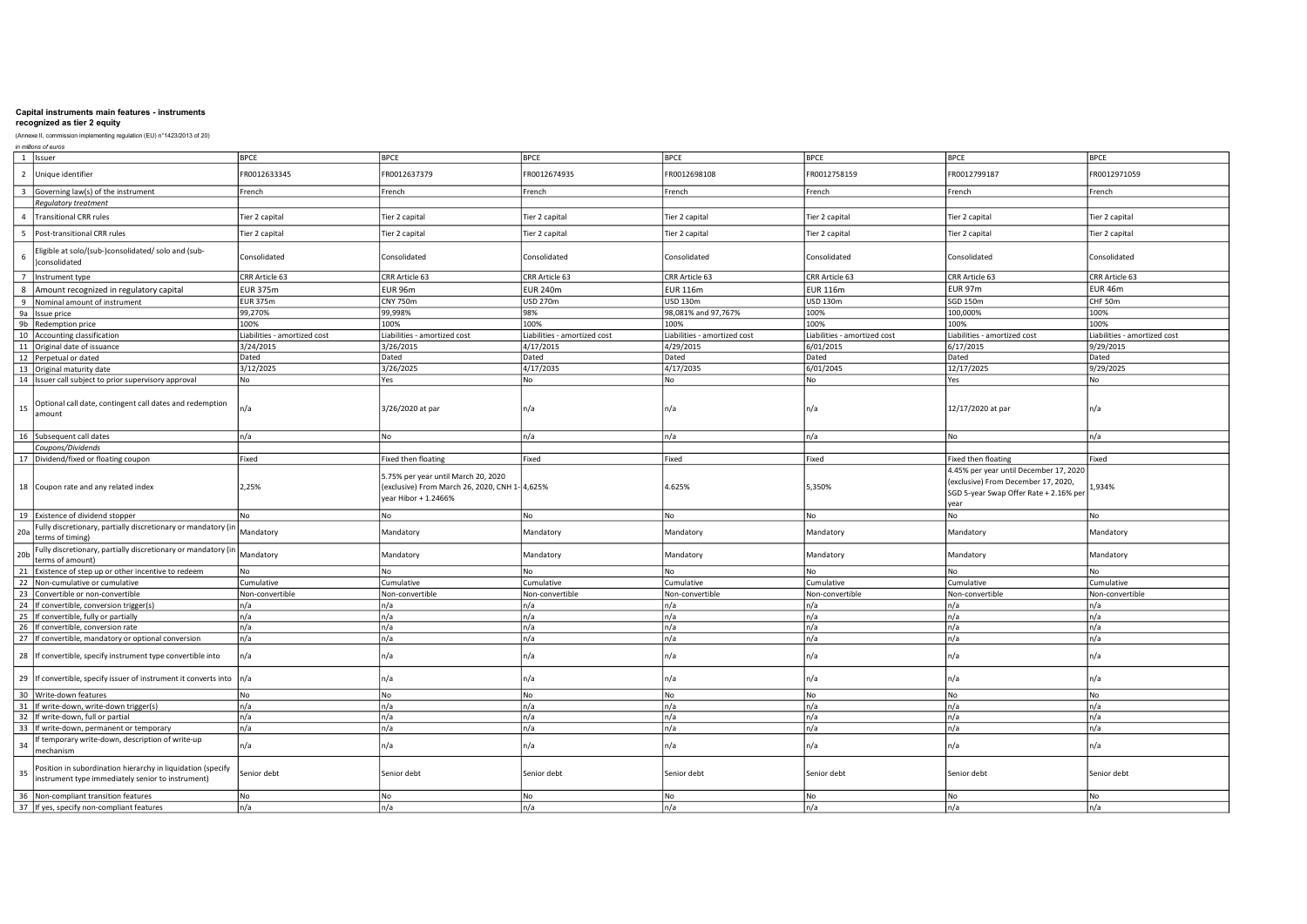# recognized as tier 2 equity

|                         | in millions of euros                                                                                             |                                                                                                                     |                                                                                 |                              |                                                                       |                              |                                                                         |                              |
|-------------------------|------------------------------------------------------------------------------------------------------------------|---------------------------------------------------------------------------------------------------------------------|---------------------------------------------------------------------------------|------------------------------|-----------------------------------------------------------------------|------------------------------|-------------------------------------------------------------------------|------------------------------|
|                         | 1 Issuer                                                                                                         | <b>BPCE</b>                                                                                                         | <b>BPCE</b>                                                                     | <b>BPCE</b>                  | <b>BPCE</b>                                                           | <b>BPCE</b>                  | <b>BPCE</b>                                                             | <b>BPCE</b>                  |
|                         | 2 Unique identifier                                                                                              | AU3CB0233526                                                                                                        | FR0013063385                                                                    | JP525021BFC9                 | JP525021DFC5                                                          | JP525021EFC3                 | FR0013135050                                                            | FR0013137791                 |
| $\overline{\mathbf{3}}$ | Governing law(s) of the instrument                                                                               | Australian                                                                                                          | French                                                                          | Japanese                     | Japanese                                                              | Japanese                     | French                                                                  | French                       |
|                         | <b>Requlatory treatment</b>                                                                                      |                                                                                                                     |                                                                                 |                              |                                                                       |                              |                                                                         |                              |
|                         | 4 Transitional CRR rules                                                                                         | Tier 2 capital                                                                                                      | Tier 2 capital                                                                  | Tier 2 capital               | Tier 2 capital                                                        | Tier 2 capital               | Tier 2 capital                                                          | Tier 2 capital               |
| 5                       | Post-transitional CRR rules                                                                                      | Tier 2 capital                                                                                                      | Tier 2 capital                                                                  | Tier 2 capital               | Tier 2 capital                                                        | Tier 2 capital               | Tier 2 capital                                                          | Tier 2 capital               |
| 6                       | Eligible at solo/(sub-)consolidated/ solo and (sub-<br>)consolidated                                             | Consolidated                                                                                                        | Consolidated                                                                    | Consolidated                 | Consolidated                                                          | Consolidated                 | Consolidated                                                            | Consolidated                 |
|                         | 7 Instrument type                                                                                                | CRR Article 63                                                                                                      | CRR Article 63                                                                  | CRR Article 63               | CRR Article 63                                                        | CRR Article 63               | CRR Article 63                                                          | CRR Article 63               |
|                         | 8 Amount recognized in regulatory capital                                                                        | <b>EUR 110m</b>                                                                                                     | <b>EUR 750m</b>                                                                 | <b>EUR 206m</b>              | EUR 83m                                                               | EUR <sub>4m</sub>            | EUR 60m                                                                 | <b>EUR 133m</b>              |
|                         | 9 Nominal amount of instrument                                                                                   | AUD 175m                                                                                                            | <b>EUR 750m</b>                                                                 | JPY 25,100m                  | JPY 10,100m                                                           | <b>JPY 500m</b>              | EUR 60m                                                                 | <b>USD 150m</b>              |
|                         | 9a Issue price                                                                                                   | 99,536%                                                                                                             | 99,5670%                                                                        | 100,0000%                    | 100,0000%                                                             | 100%                         | 100%                                                                    | 100%                         |
|                         | 9b Redemption price                                                                                              | 100%                                                                                                                | 100%                                                                            | 100%                         | 100%                                                                  | 100%                         | 100%                                                                    | 100%                         |
|                         | 10 Accounting classification                                                                                     | Liabilities - amortized cost                                                                                        | iabilities - amortized cost                                                     | Liabilities - amortized cost | Liabilities - amortized cost                                          | Liabilities - amortized cost | Liabilities - amortized cost                                            | Liabilities - amortized cost |
|                         | 11 Original date of issuance                                                                                     | 10/27/2015                                                                                                          | 11/30/2015                                                                      | 12/11/2015                   | 12/11/2015                                                            | 12/11/2015                   | 03/17/2016                                                              | 03/17/2016                   |
|                         | 12 Perpetual or dated                                                                                            | Dated                                                                                                               | Dated                                                                           | Dated                        | Dated                                                                 | Dated                        | Dated                                                                   | Dated                        |
|                         | 13 Original maturity date                                                                                        | 10/27/2025                                                                                                          | 11/30/2027                                                                      | 12/11/2025                   | 12/11/2025                                                            | 12/11/2025                   | 03/17/2031                                                              | 03/17/2036                   |
|                         |                                                                                                                  |                                                                                                                     |                                                                                 | No                           |                                                                       | No                           |                                                                         | No                           |
|                         | 14 Issuer call subject to prior supervisory approval                                                             | Yes                                                                                                                 | Yes                                                                             |                              | Yes                                                                   |                              | No                                                                      |                              |
| 15                      | Optional call date, contingent call dates and redemption<br>amount                                               | 10/27/2025 at par                                                                                                   | 11/30/2022 at par                                                               | n/a                          | 12/11/2020 at par                                                     | n/a                          | n/a                                                                     | n/a                          |
|                         | 16 Subsequent call dates                                                                                         | No                                                                                                                  | No                                                                              | n/a                          | Half-yearly                                                           | n/a                          | n/a                                                                     | n/a                          |
|                         | Coupons/Dividends                                                                                                |                                                                                                                     |                                                                                 |                              |                                                                       |                              |                                                                         |                              |
|                         | 17 Dividend/fixed or floating coupon                                                                             | Fixed then floating                                                                                                 | Fixed then floating                                                             | Fixed                        | Fixed then floating                                                   | Floating                     | Fixed then floating                                                     | Fixed                        |
|                         | 18 Coupon rate and any related index                                                                             | 5.40% per year until october 27, 2020.<br>As of October 27, 2020, AUD semi<br>quarterly mid swap rate 5 ans + 3.20% | 2.75% per year until november 30,<br>2022 then rate € Mid-Swap 5 ans +<br>2.37% | 2,263%                       | 2.037% per year until december 11,<br>2020 then JPY Libor 6 M + 1.82% | JPY Libor 3 M + 1.80%        | Fixed rate 4% during 2 years then<br>floating rate Euribor 6 M + 2.06%. | 5.70%                        |
|                         | 19 Existence of dividend stopper                                                                                 | N٥                                                                                                                  | <b>No</b>                                                                       | No                           | No                                                                    | <b>No</b>                    | No                                                                      | No                           |
| 20a                     | Fully discretionary, partially discretionary or mandatory (in<br>terms of timing)                                | Mandatory                                                                                                           | Mandatory                                                                       | Mandatory                    | Mandatory                                                             | Mandatory                    | Mandatory                                                               | Mandatory                    |
| 20 <sub>b</sub>         | Fully discretionary, partially discretionary or mandatory (in<br>terms of amount)                                | Mandatory                                                                                                           | Mandatory                                                                       | Mandatory                    | Mandatory                                                             | Mandatory                    | Mandatory                                                               | Mandatory                    |
|                         | 21 Existence of step up or other incentive to redeem                                                             | No                                                                                                                  | No                                                                              | No                           | No                                                                    | No                           | No                                                                      | No                           |
|                         | 22 Non-cumulative or cumulative                                                                                  | Cumulative                                                                                                          | Cumulative                                                                      | Cumulative                   | Cumulative                                                            | Cumulative                   | Cumulative                                                              | Cumulative                   |
|                         | 23 Convertible or non-convertible                                                                                | Non-convertible                                                                                                     | Non-convertible                                                                 | Non-convertible              | Non-convertible                                                       | Non-convertible              | Non-convertible                                                         | Non-convertible              |
|                         | 24 If convertible, conversion trigger(s)                                                                         | n/a                                                                                                                 | n/a                                                                             | n/a                          | n/a                                                                   | n/a                          | n/a                                                                     | n/a                          |
|                         | 25 If convertible, fully or partially                                                                            | n/a                                                                                                                 | n/a                                                                             | n/a                          | n/a                                                                   | n/a                          | n/a                                                                     | n/a                          |
|                         | 26 If convertible, conversion rate                                                                               | n/a                                                                                                                 | n/a                                                                             | n/a                          | n/a                                                                   | n/a                          | n/a                                                                     | n/a                          |
|                         | 27 If convertible, mandatory or optional conversion                                                              | n/a                                                                                                                 | n/a                                                                             | n/a                          | n/a                                                                   | n/a                          | n/a                                                                     | n/a                          |
|                         | 28 If convertible, specify instrument type convertible into                                                      | n/a                                                                                                                 | n/a                                                                             | n/a                          | n/a                                                                   | n/a                          | n/a                                                                     | n/a                          |
|                         | 29 If convertible, specify issuer of instrument it converts into                                                 | n/a                                                                                                                 | n/a                                                                             | n/a                          | n/a                                                                   | n/a                          | n/a                                                                     | n/a                          |
|                         | 30 Write-down features                                                                                           | No                                                                                                                  | <b>No</b>                                                                       | No                           | l No                                                                  | l No                         | No                                                                      | No                           |
|                         | 31 If write-down, write-down trigger(s)                                                                          | n/a                                                                                                                 | n/a                                                                             | n/a                          | n/a                                                                   | n/a                          | n/a                                                                     | n/a                          |
|                         | 32 If write-down, full or partial                                                                                | n/a                                                                                                                 | n/a                                                                             | n/a                          | n/a                                                                   | n/a                          | n/a                                                                     | n/a                          |
|                         | 33 If write-down, permanent or temporary                                                                         | n/a                                                                                                                 | n/a                                                                             | n/a                          | n/a                                                                   | n/a                          | n/a                                                                     | n/a                          |
| 34                      | If temporary write-down, description of write-up<br>mechanism                                                    | n/a                                                                                                                 | n/a                                                                             | n/a                          | n/a                                                                   | n/a                          | n/a                                                                     | n/a                          |
| 35                      | Position in subordination hierarchy in liquidation (specify<br>instrument type immediately senior to instrument) | Senior debt                                                                                                         | Senior debt                                                                     | Senior debt                  | Senior debt                                                           | Senior debt                  | Senior debt                                                             | Senior debt                  |
|                         |                                                                                                                  |                                                                                                                     |                                                                                 |                              |                                                                       |                              |                                                                         |                              |
|                         | 36 Non-compliant transition features<br>37 If yes, specify non-compliant features                                | No<br>n/a                                                                                                           | No<br>n/a                                                                       | No<br>n/a                    | l No<br>n/a                                                           | <b>No</b><br>n/a             | No<br>n/a                                                               | No<br>n/a                    |